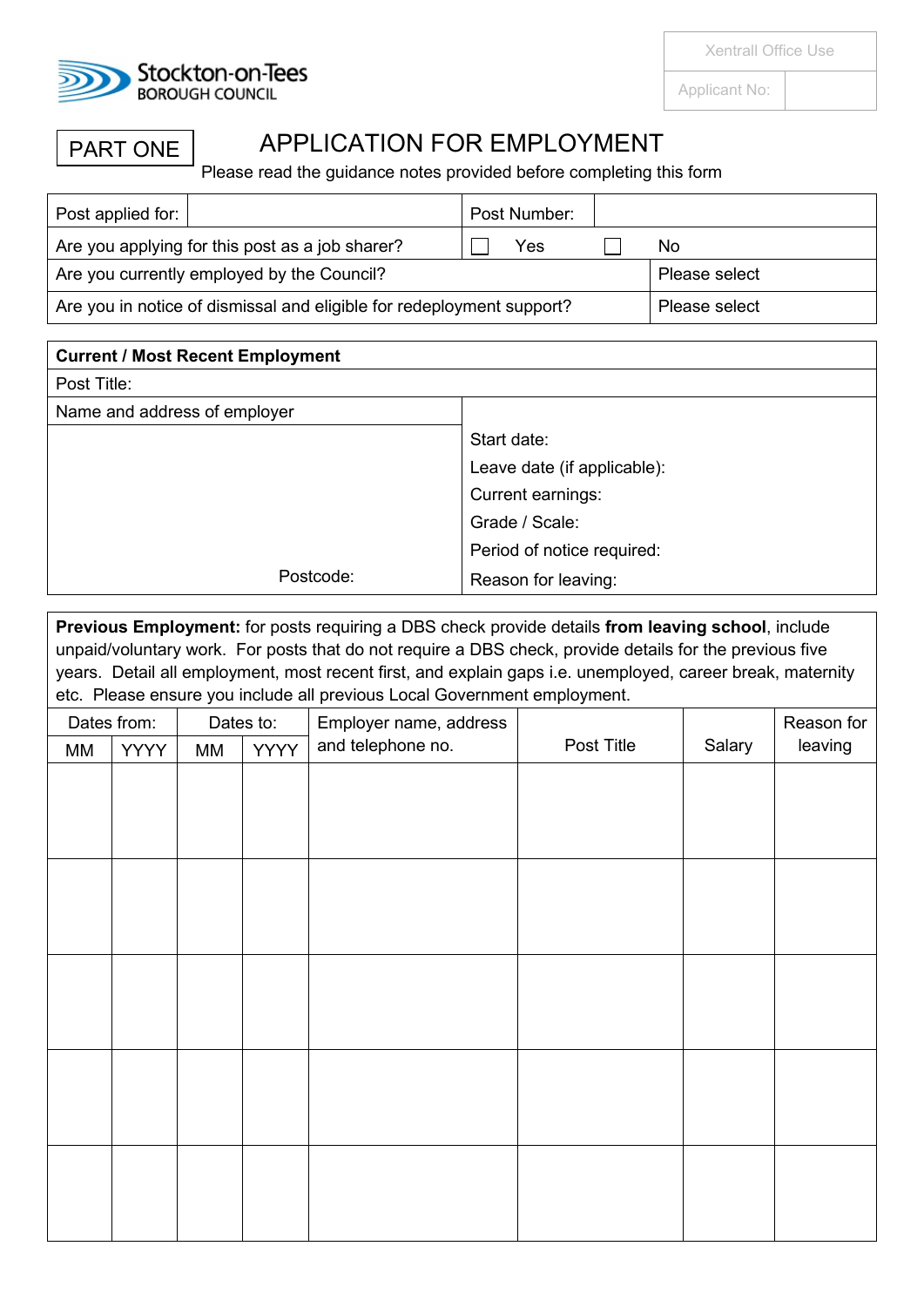| <b>Previous Employment - continued</b> |             |                        |             |                   |            |        |         |
|----------------------------------------|-------------|------------------------|-------------|-------------------|------------|--------|---------|
| Dates from:<br>Dates to:               |             | Employer name, address |             |                   | Reason for |        |         |
| МM                                     | <b>YYYY</b> | МM                     | <b>YYYY</b> | and telephone no. | Post Title | Salary | leaving |
|                                        |             |                        |             |                   |            |        |         |
|                                        |             |                        |             |                   |            |        |         |
|                                        |             |                        |             |                   |            |        |         |
|                                        |             |                        |             |                   |            |        |         |
|                                        |             |                        |             |                   |            |        |         |
|                                        |             |                        |             |                   |            |        |         |
|                                        |             |                        |             |                   |            |        |         |
|                                        |             |                        |             |                   |            |        |         |
|                                        |             |                        |             |                   |            |        |         |
|                                        |             |                        |             |                   |            |        |         |
|                                        |             |                        |             |                   |            |        |         |
|                                        |             |                        |             |                   |            |        |         |
|                                        |             |                        |             |                   |            |        |         |
|                                        |             |                        |             |                   |            |        |         |
|                                        |             |                        |             |                   |            |        |         |

| <b>Qualifications</b> (include secondary education) |                    |       |             |               |                                                |  |
|-----------------------------------------------------|--------------------|-------|-------------|---------------|------------------------------------------------|--|
| Subject<br>e.g. Maths                               | Level<br>e.g. GCSE | Grade |             | Date of Award | Awarding Body (if known)<br>e.g. City & Guilds |  |
|                                                     |                    | МM    | <b>YYYY</b> |               |                                                |  |
|                                                     |                    |       |             |               |                                                |  |
|                                                     |                    |       |             |               |                                                |  |
|                                                     |                    |       |             |               |                                                |  |
|                                                     |                    |       |             |               |                                                |  |
|                                                     |                    |       |             |               |                                                |  |
|                                                     |                    |       |             |               |                                                |  |
|                                                     |                    |       |             |               |                                                |  |
|                                                     |                    |       |             |               |                                                |  |
|                                                     |                    |       |             |               |                                                |  |
|                                                     |                    |       |             |               |                                                |  |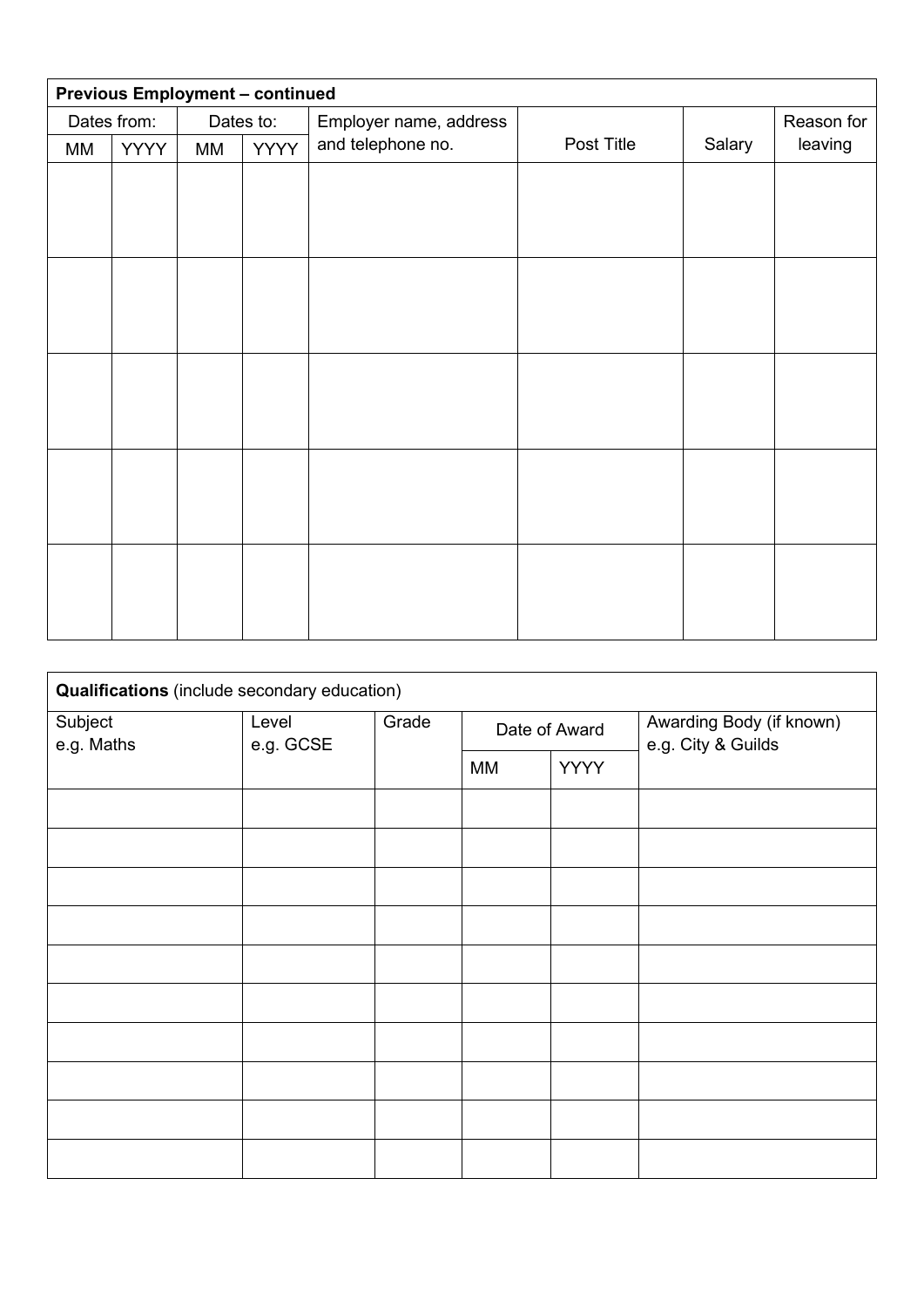| Qualifications - Continued (include secondary education) |                    |       |    |               |                                                |  |
|----------------------------------------------------------|--------------------|-------|----|---------------|------------------------------------------------|--|
| Subject<br>e.g. Maths                                    | Level<br>e.g. GCSE | Grade |    | Date of Award | Awarding Body (if known)<br>e.g. City & Guilds |  |
|                                                          |                    |       | МM | <b>YYYY</b>   |                                                |  |
|                                                          |                    |       |    |               |                                                |  |
|                                                          |                    |       |    |               |                                                |  |
|                                                          |                    |       |    |               |                                                |  |
|                                                          |                    |       |    |               |                                                |  |
|                                                          |                    |       |    |               |                                                |  |
|                                                          |                    |       |    |               |                                                |  |
|                                                          |                    |       |    |               |                                                |  |
|                                                          |                    |       |    |               |                                                |  |
|                                                          |                    |       |    |               |                                                |  |
|                                                          |                    |       |    |               |                                                |  |

| Non-qualification courses and further training |      |  |
|------------------------------------------------|------|--|
| Details:                                       | Date |  |
|                                                |      |  |
|                                                |      |  |
|                                                |      |  |
|                                                |      |  |
|                                                |      |  |
|                                                |      |  |
|                                                |      |  |
|                                                |      |  |
|                                                |      |  |
|                                                |      |  |
|                                                |      |  |
|                                                |      |  |
|                                                |      |  |
|                                                |      |  |
|                                                |      |  |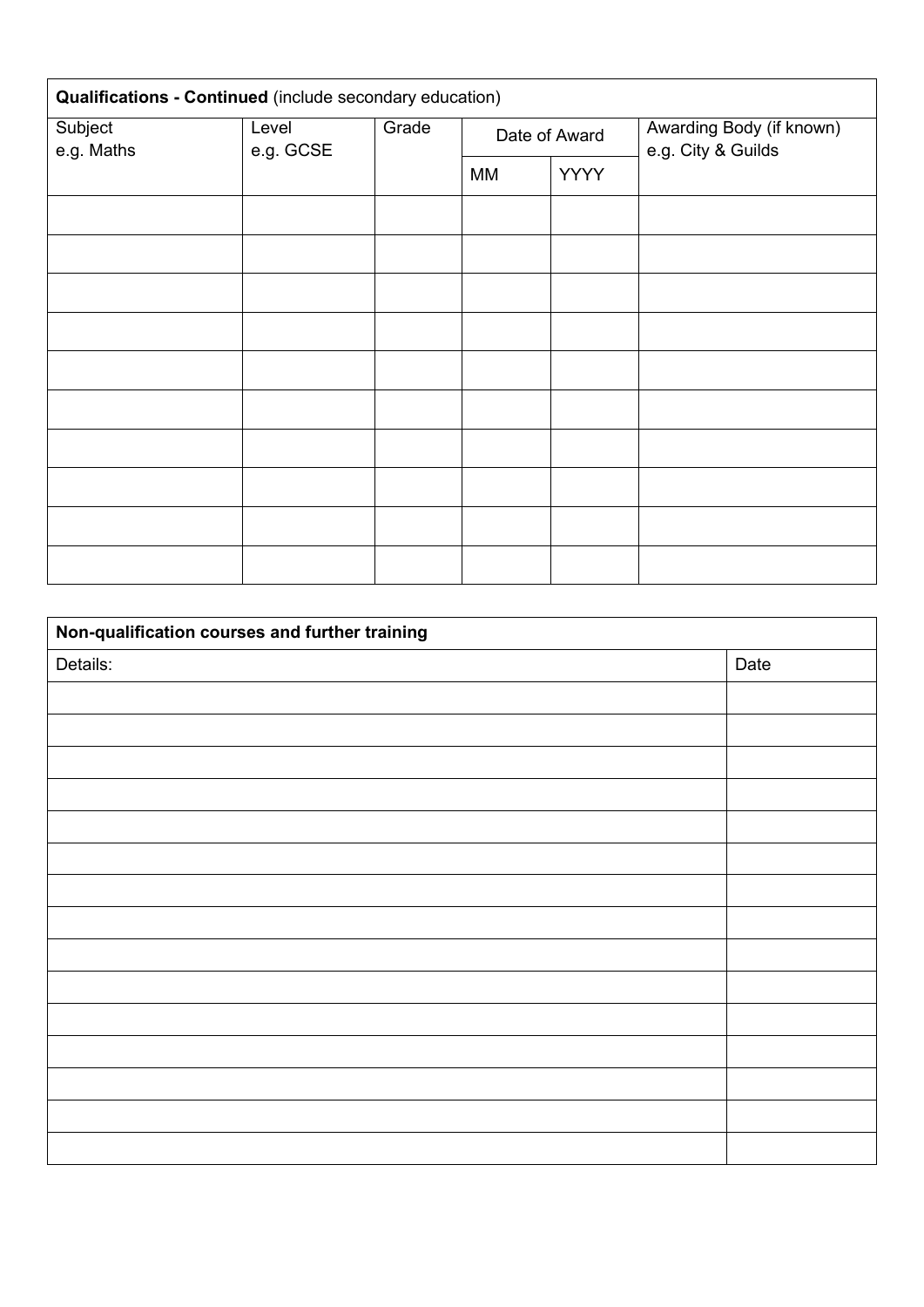| Are you a member of any professional / technical bodies? |                            |               |                              |  |  |
|----------------------------------------------------------|----------------------------|---------------|------------------------------|--|--|
| Professional / Technical Body                            | <b>Class of Membership</b> | Date obtained | Registration / reference no. |  |  |
|                                                          |                            |               |                              |  |  |
|                                                          |                            |               |                              |  |  |
|                                                          |                            |               |                              |  |  |
|                                                          |                            |               |                              |  |  |
|                                                          |                            |               |                              |  |  |

| <b>Conditions / Restrictions</b>                                                                                                                                                                                          |           |
|---------------------------------------------------------------------------------------------------------------------------------------------------------------------------------------------------------------------------|-----------|
| Are you currently the subject of a fitness to practice investigation or proceedings by a licensing or<br>regulatory body in the UK or in any other country?<br>$\Box$ Yes $\Box$ No                                       |           |
| Have you ever been removed from the register or had conditions or undertakings made on your registration<br>by a fitness to practise committee or a licensing / regulatory body in the UK or in any other country?<br>Yes | <b>No</b> |

| <b>Driving ability</b>                                          |     |           |
|-----------------------------------------------------------------|-----|-----------|
| Do you hold a current driving licence as required for the post? | Yes | <b>No</b> |
| Have you had any endorsements in the last five years?           | Yes | No        |

| <b>Personal Statement</b>                                                                                                                                                                                                                                                                                                                                                                                               |
|-------------------------------------------------------------------------------------------------------------------------------------------------------------------------------------------------------------------------------------------------------------------------------------------------------------------------------------------------------------------------------------------------------------------------|
| This is your opportunity to tell us why you believe you are suitable for the post. Please ensure you refer to<br>the essential and desirable criteria detailed in the Person Specification when completing your application as<br>they are used to select candidates for interview. Also refer to the Council's behaviours and culture<br>statement as these will be used in both the shortlisting and interview phase. |